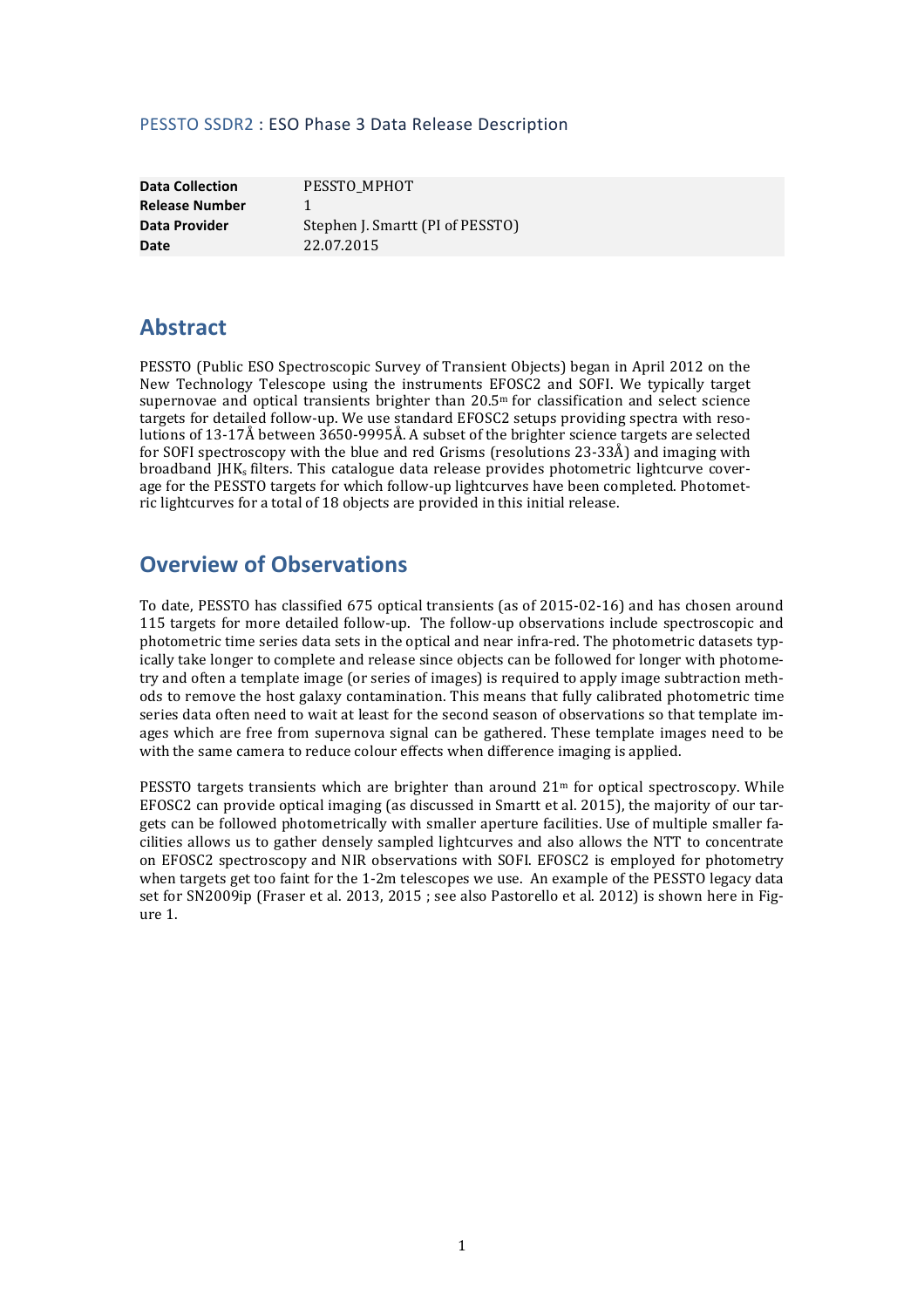

Figure 1: reproduced from Fraser et al. (2015). Optical and near-infrared lightcurves for the PESSTO science target SN2009ip. The source of each data point is indicated by the key. All data taken by PESSTO and presented in Fraser et al. (2013) and Fraser et al.  $(2015)$  are provided in this release.

As photometric data are often, and indeed predominantly, provided from facilities other than the NTT and ESO, the image pixels are not all in the ESO archive. Those which are not ESO data are available on request from the PESSTO survey team. The detrended EFOSC2 images are available from www.pessto.org and the SOFI images are in the ESO archive as full science products. It is our intention to release all EFOSC2 images with trustworthy astrometric and photometric calibration. The calibration of all of the EFOSC2 images with an all-sky reference catalogue (from the Pan-STARRS1 telescope) is currently being investigated.

### **Release Content**

The objects released are given in Table 1 below, with references to the published data where appropriate. The photometric measurements were carried out as described in the individual papers listed in Table 1. Photometry is usually a PSF fitting process unless specifically described otherwise in the papers. The processing of the various camera data are again included in the references. The description of the PESSTO processing of EFOSC2 and SOFI data is in Smartt et al. (2015).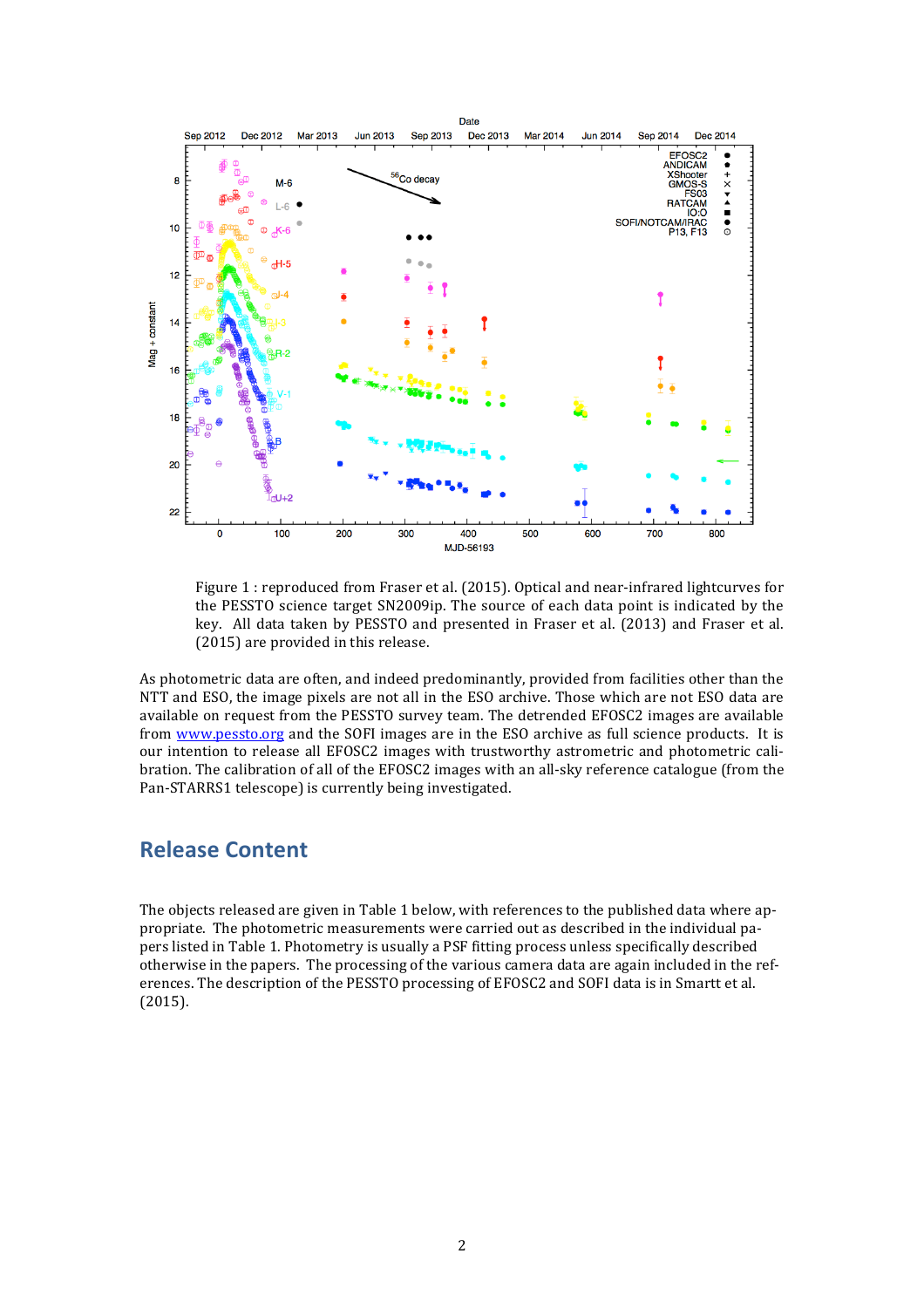Table 1 : Objects included in this release. The references provide the instrumental, reduction and calibration details. There are 6 unpublished lightcurves of type Ia SNe from Maguire et al. (2013), which are provided here with details of their instrumental source.

| Object                  | Reference                                                                                                                                                                                                                                                                         |
|-------------------------|-----------------------------------------------------------------------------------------------------------------------------------------------------------------------------------------------------------------------------------------------------------------------------------|
| SN2012hn                | Valenti et al. 2014                                                                                                                                                                                                                                                               |
| SN2012ca                | Inserra et al. 2014                                                                                                                                                                                                                                                               |
| CSS121015:004244+132827 | Benetti et al. 2014                                                                                                                                                                                                                                                               |
| SSS120810:231802-560926 | Nicholl et al. 2014                                                                                                                                                                                                                                                               |
| LSQ12dlf                | Nicholl et al. 2014                                                                                                                                                                                                                                                               |
| LSQ12gdj                | Scalzo et al. 2014                                                                                                                                                                                                                                                                |
| OGLE-2013-SN-079        | Inserra et al. 2015                                                                                                                                                                                                                                                               |
| SN2012ec                | Barbarino et al. 2015, Jerkstrand et al. 2015                                                                                                                                                                                                                                     |
| SN2009ip                | Fraser et al. 2013, Fraser et al. 2015                                                                                                                                                                                                                                            |
| LSQ12btw                | Pastorello et al. 2015a                                                                                                                                                                                                                                                           |
| LSQ13ccw                | Pastorello et al. 2015a                                                                                                                                                                                                                                                           |
| OGLE-2012-SN-006        | Pastorello et al. 2015b                                                                                                                                                                                                                                                           |
| LSQ12fxd                | Unpublished lightcurve. Spectra and data de-<br>scribed in Maguire et al. (2013). Data are from<br>the Faulkes Telescope South and Spectral cam-<br>era in filters gri.                                                                                                           |
| SN2012hd                | Unpublished lightcurve. Spectra and data de-<br>scribed in Maguire et al. (2013). Data are from<br>the Faulkes Telescope South and Spectral cam-<br>era in filters gri. Some photometric data also<br>from the La Silla QUEST survey and broad gr<br>filter (Baltay et al. 2013). |
| SN2012hr                | Unpublished lightcurve. Spectra and data de-<br>scribed in Maguire et al. (2013). Data are from<br>the LCOGT 1m telescope network.                                                                                                                                                |
| SN2012ht                | Unpublished lightcurve. Spectra and data de-<br>scribed in Maguire et al. (2013). Data are from<br>the Liverpool Telescope and IO:O camera, in<br>filters gri                                                                                                                     |
| SN2013aj                | Unpublished lightcurve. Spectra and data de-<br>scribed in Maguire et al. (2013). Data are from<br>the Liverpool Telescope and IO:O camera, in<br>filters gri. Some data are provided from the<br>SMARTS 1.3m telescope with ANDICAM and<br>KPNO R-band filter.                   |
| SN2013U                 | Unpublished lightcurve. Spectra and data de-<br>scribed in Maguire et al. (2013). Data are from<br>the Liverpool Telescope and IO:O camera, in<br>filters gri.                                                                                                                    |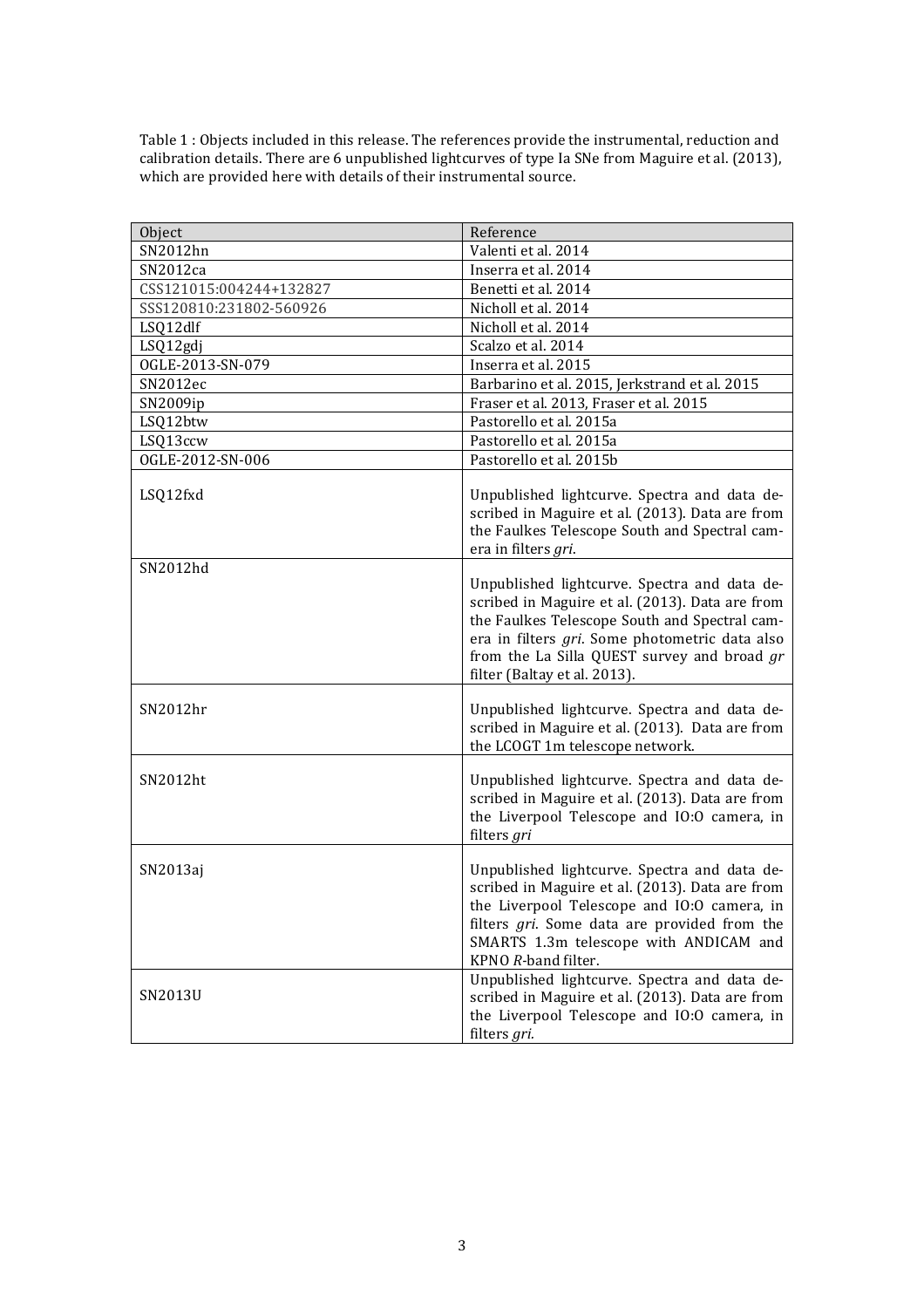# **Data Format**

The multi-lightcurve catalogue, PESSTO MPHOT, is provided as a FITS binary table and is structured following the standards described in Sec. 5 of Retzlaff et al. (2013). The table is stored as the single data extension within the FITS file and contains 43 columns and 960 rows. Each row represents a *single epoch of photometry* measured for one of the 18 transients.

The columns are as follows, with the format of the catalogue entry in parentheses. The format is one of either A (string 32 characters) or E (real floating point).

1. PHOT ID: the unique identification for the single epoch of photometry within the lightcurve catalogue (J)

2. SOURCE ID: the unique identification of the transient found within PESSTO TRAN CAT (the  $TRANSIENT$  ID keyword value), the catalogue of transients classified and followed by PESSTO (A).

3. MJD; the mean Modified Julian date of the epoch of photometry (E)

4.-43. The remaining 40 columns contain measured magnitudes in one of the 20 different filters that have been used in PESSTO follow-up and their errors (All columns have format E). The columns names provide the name of the filter and the magnitude-system employed (*Vega*, *AB* or *Swift*). 

- The magnitudes in the *UBVRI* filters (e.g. U\_VEGA\_MAG, B\_VEGA\_MAG etc) are in the Landolt Vega magnitude system.
- The La Silla Quest Survey employs a broad filter covering roughly 400-700nm similar to the combined effect of Gunn  $q + r$  filters (see Baltay et al. 2013). The La Silla Ouest photometry can be calibrated on a Vega magnitude or AB magnitude system and also converted to standard filters such as  $V$ , or  $g$ . There are a small number of photometric points for SN2012hd which are quoted in the natural AB magnitude based system of the filter (LSQGR\_AB\_MAG).
- Near infra-red magnitudes are in the 2MASS system which is normalised to Vega (hence they are referred to as I VEGA MAG etc).
- The magnitudes in the *ugriz* filters (U\_AB\_MAG, G\_AB\_MAG etc) are in the AB magnitude system and are generally based on SDSS reference stars. This means they are effectively on the SDSS AB magnitude scale. Note that the column headers are all in upper case (due to a formatting requiremen in the FITS validator) but they refer to SDSS *ugriz*.
- Finally, a number of targets were also observed in the UV with Swift through the UVOT filters *uvw2*, *uvm1*, *uvw1* and the optical *u,b and v*. The magnitudes are in the Swift UVOT system (based on Vega magnitudes). The column names are *UVW2 SWIFT MAG*, *V\_SWIFT\_MAG* etc.